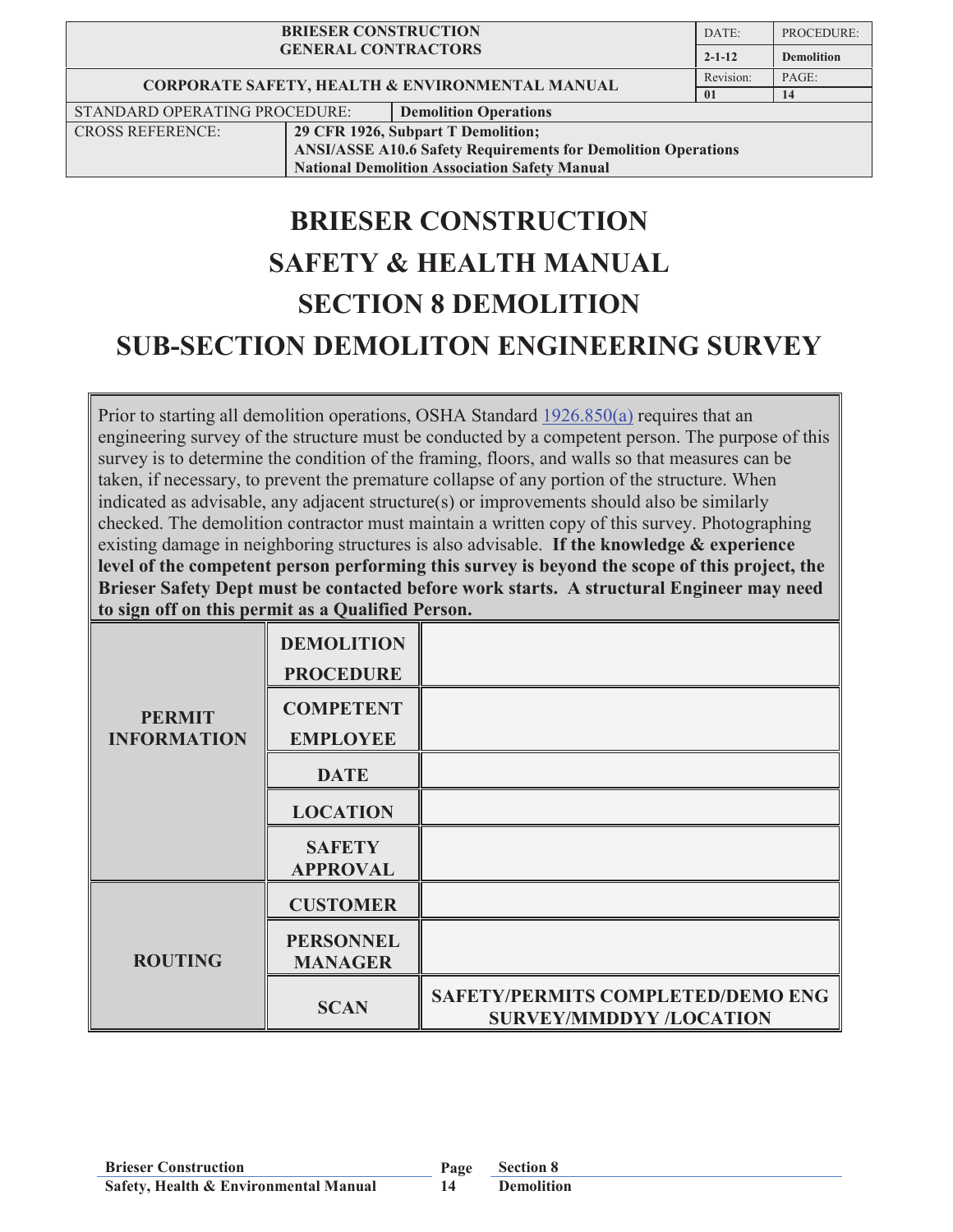| Job Name                     |                                              |  | Job Location        |        |        |  |
|------------------------------|----------------------------------------------|--|---------------------|--------|--------|--|
| <b>Job Contact</b>           |                                              |  | <b>Phone Number</b> |        |        |  |
| Name of Structure            |                                              |  | Date Built          |        |        |  |
| <b>Structure Description</b> |                                              |  |                     |        |        |  |
|                              | Foundation                                   |  | Walls               |        | Floors |  |
| <b>Materials</b>             | Roof                                         |  |                     |        |        |  |
| <b>Method of Demolition</b>  |                                              |  |                     |        |        |  |
| <b>Underground Utility</b>   | <b>Brieser Line Locate</b>                   |  |                     |        |        |  |
| Confirmation No.             |                                              |  | Device Operator     |        |        |  |
|                              |                                              |  | Name                |        |        |  |
| If Concrete/Asphalt          | Construction Defects section only need to be |  |                     | Rev. 1 |        |  |
| <b>Breaking ONLY</b>         | completed                                    |  |                     |        |        |  |

#### **Construction Defects**

| <b>Check if</b><br>applicable | <b>Details</b>                                               | <b>Comments</b> |
|-------------------------------|--------------------------------------------------------------|-----------------|
|                               | Identify soil condition of site for voids, instability, $\&$ |                 |
|                               | other harmful conditions                                     |                 |
|                               | Identify existing utilities both in and near construction    |                 |
|                               | area. Use of the Brieser Line Locating Equipment is          |                 |
|                               | mandatory and the use of JULIE is required if                |                 |
|                               | applicable.                                                  |                 |
|                               | Are surrounding businesses also using utilities found on     |                 |
|                               | site & will they be shut-down if accidently breached?        |                 |

### **Engineering Survey for Demolition or Remodeling**

| <b>Check if</b>   | <b>Details</b>                                               | <b>Comments</b> |
|-------------------|--------------------------------------------------------------|-----------------|
| <b>Applicable</b> |                                                              |                 |
|                   | If building has been damaged by fire, flood $\&$ /or         |                 |
|                   | explosion, do walls & floors need additional bracing?        |                 |
|                   | Has an asbestos/lead survey been completed in work           |                 |
|                   | areas? If so and if positive, abatement plans must be        |                 |
|                   | made                                                         |                 |
|                   | Identify all utilities: electric, gas (oxygen, natural gas), |                 |
|                   | water, fire sprinklers, sewer, steam, unlabeled pipes,       |                 |
|                   | process piping                                               |                 |
|                   | Identify all load-bearing walls                              |                 |
|                   | Identify all hazardous chemical systems and storage          |                 |
|                   | areas                                                        |                 |
|                   | Identify all windows, doors, sidewalks, entrances that       |                 |
|                   | must be protected with canopies                              |                 |
|                   | Examine adjacent structures around construction area         |                 |
|                   | for pre-existing damage. Video or photograph                 |                 |
|                   | conditions to mitigate damage claims later                   |                 |
|                   | Identify ground water or water tables. Water can apply       |                 |
|                   | pressure to walls & intrude or seep                          |                 |

**15**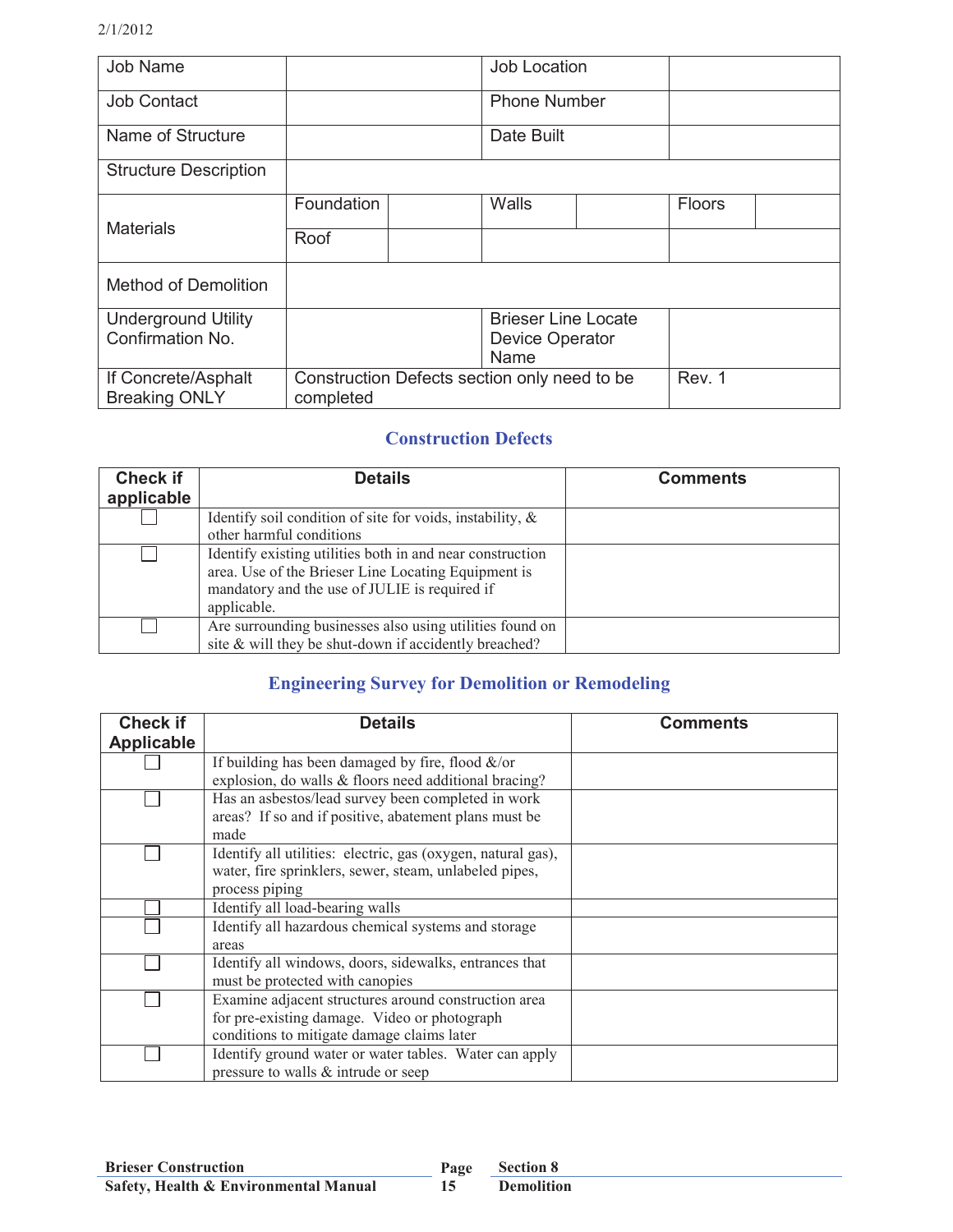## **Environmental Issues**

| <b>Check if</b>   | <b>Details</b>                    | <b>Location/Description</b> |
|-------------------|-----------------------------------|-----------------------------|
| <b>Applicable</b> |                                   |                             |
|                   | Asbestos                          |                             |
|                   | Underground Storage Tanks (UST's) |                             |
|                   | <b>Backfill Material</b>          |                             |
|                   | Storm water Runoff                |                             |
|                   | Waste Oil                         |                             |
|                   | Solvents                          |                             |
|                   | <b>Contaminated Soil</b>          |                             |
|                   | <b>Unidentified Drums</b>         |                             |
|                   | <b>Special Waste</b>              |                             |
|                   | Hazardous Waste                   |                             |
|                   | Lead Disposal                     |                             |
|                   | <b>PCB</b> Transformers           |                             |
|                   | <b>PCB</b> Ballasts               |                             |
|                   | Galbestos                         |                             |
|                   | Contaminated Water                |                             |
|                   | <b>Heavy Greases</b>              |                             |
|                   | <b>Contaminated Bricks</b>        |                             |
|                   | Process Wastes                    |                             |
|                   | Radioactive Devices               |                             |
|                   | Mercury Thermostats               |                             |

**16**